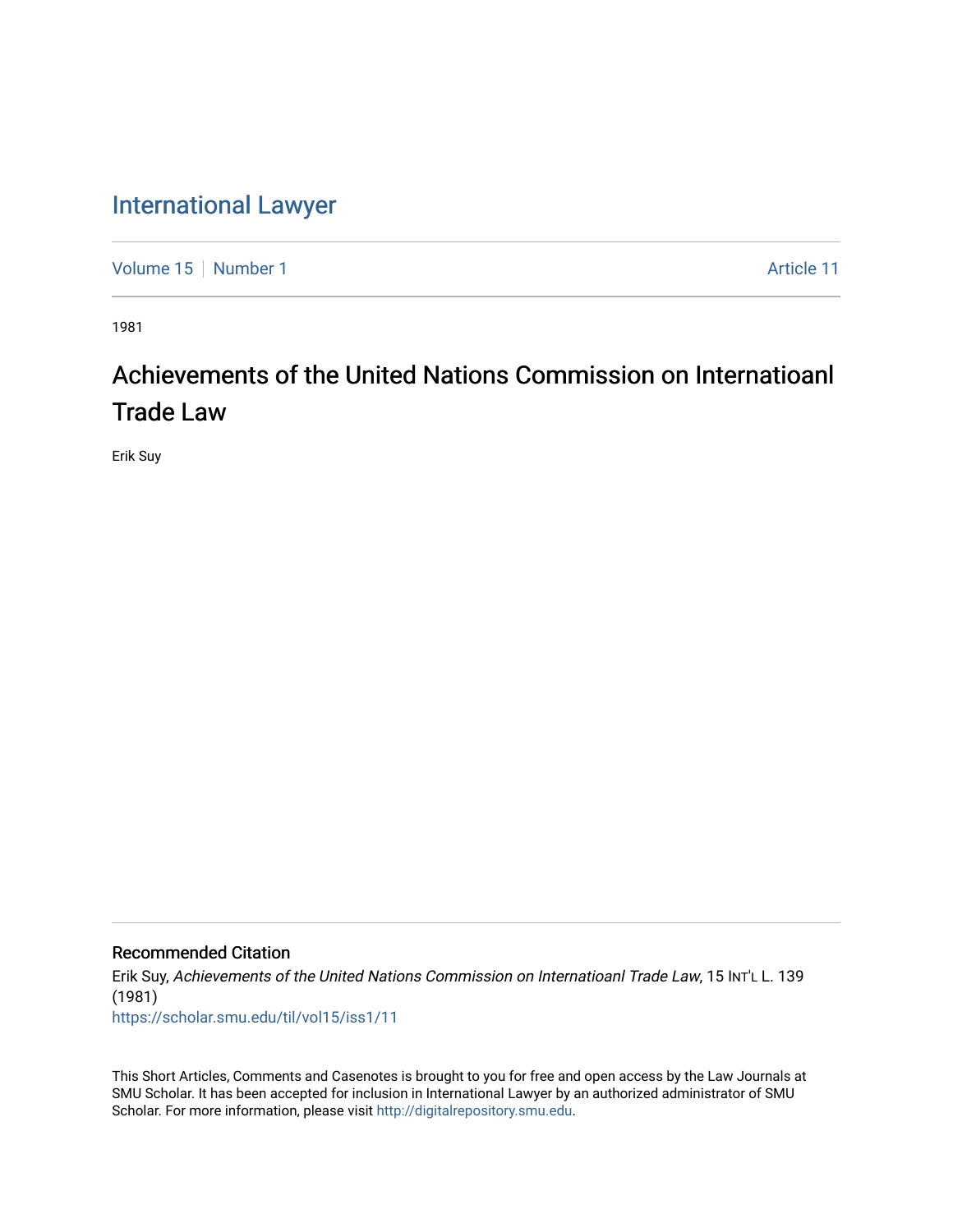## **Achievements of the United Nations Commission on International Trade Law**

I have been invited to speak on the subject of "International Disputes Settlement" which, in your program, is presented with the rather optimistic sounding question whether we are closer to a rule of law for policing fair trade. I have gladly accepted this invitation for essentially two reasons. Firstly, it is a great honor for me to participate at this important gathering of lawyers. Secondly, the topic of dispute settlement provides me with the opportunity to report to you on the work of a particular organ of the United Nations which has been primarily involved in that field and will certainly continue to make valuable contributions in the next decade.

**I** am referring to UNCITRAL, the United Nations Commission on International Trade Law. This commission was established in 1966 by resolution of the General Assembly with the general mandate of promoting the progressive harmonization and unification of the law of international trade.

The creation of UNCITRAL and its vital existence should be seen against the background of a rapidly changing world scene after the second World War. While the pre-war era was characterized by a virtual international trade monopoly of large trading blocs with largely uniform standards and practices, the post-war era witnessed the dissolution of these blocs, most of them colonial empires. As we all know, some new trade alliances have been formed, and a vast number of states have gained independence during the last thirty years. For these and many other reasons, a totally different scene has emerged.

<sup>\*</sup>Prof. Suy is Under Secretary-General for Legal Affairs and The Legal Counsel of the United Nations.

This address was presented at the program, "Trade Policy in the '80s," which was jointly sponsored by the American Bar Association's Section of International Law, the Section of Corporation, Banking and Business Law and The Standing Committee on Customs Law at the 1980 ABA Annual Meeting.

The author gratefully acknowledges the assistance of Gerold Herrmann of the Secretariat of UNCITRAL.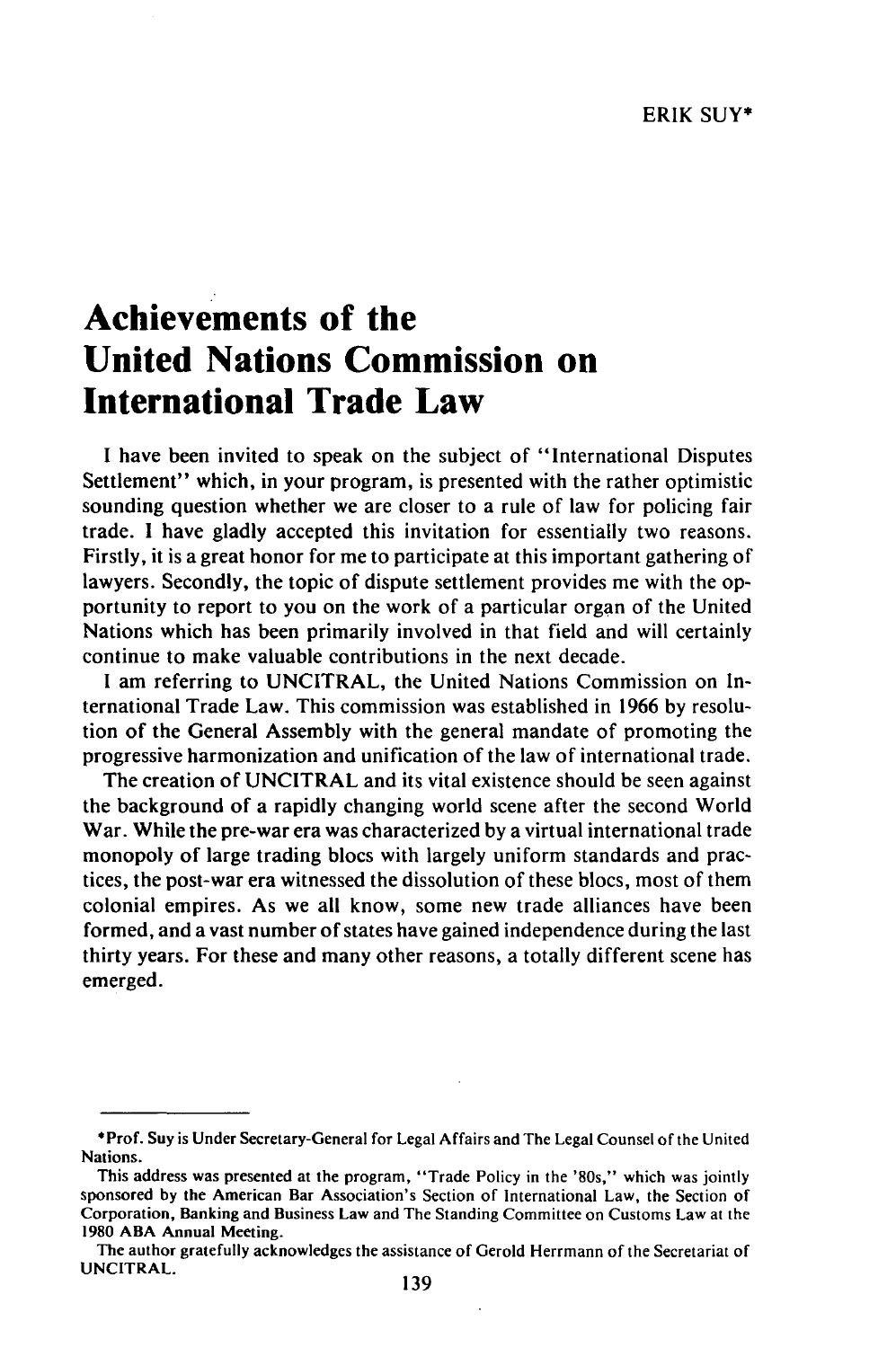Lawyers and businessmen engaged in international trade now must reckon with many more foreign legal systems than before. The wide disparities between the laws may adversely affect their dealings and give rise to disputes although, of course, other factors may be more important; for example, tariff and non-tariff barriers. Efforts to minimize the disparities by harmonizing the different national laws were usually undertaken on a regional level or by a particular group of countries whose interests do not necessarily coincide with those of the others, in particular the developing countries. Furthermore, the phenomenal growth of world trade has been accompanied by changing trade patterns and by increasingly complex and sophisticated techniques of contracting and financing. Not all domestic legal systems are capable of adequately regulating these modern features. Generally speaking, national legislation has not normally been drafted with the particular issues of international trade in mind. In this respect, not only developing countries may benefit from what one might call "legal development aid."

In response to these circumstances and needs, UNCITRAL has prepared universally acceptable legal instruments, often based on a review and revision of existing legal rules, taking into account modern trade practices. The acceptability of proposed uniform rules is enhanced by the truly worldwide participation in the preparatory work: UNCITRAL consists of thirty-six states, representing the various geographic regions and the principal economic and legal systems of the world. In the delegations, one finds government representatives together with practitioners and experts in the particular field of law. UNCITRAL has always drawn on the expertise and practical know-how of the businessmen and lawyers whom it is ultimately to serve. It has cooperated with interested nongovernmental organizations such as the International Chamber of Commerce (ICC),' the International Council for Commercial Arbitration (ICCA) and the American Arbitration Association  $(AAA).<sup>2</sup>$ 

In this connection, we welcome that the Section of Corporation, Banking and Business Law of the American Bar Association **(ABA)** has established a Committee on Cooperation with UNCITRAL which has been most helpful in several of our projects. To mention but one instance of such useful assistance, we are very grateful for having received an invaluable collection of contract provisions and clauses which, while being kept confidential, are of great help to UNCITRAL and its Secretariat in preparing model clauses or standard forms. Such cooperation is essential since unification in international trade law cannot be undertaken in a useful and successful manner without knowing exactly the conditions and needs of today's commercial practice.

<sup>&#</sup>x27;38 Cours Albert 1er; 75008 Paris, France.

<sup>2140</sup> W. 51st St.; New York, New York 10020. Many publications of the ICCA are available from the AAA.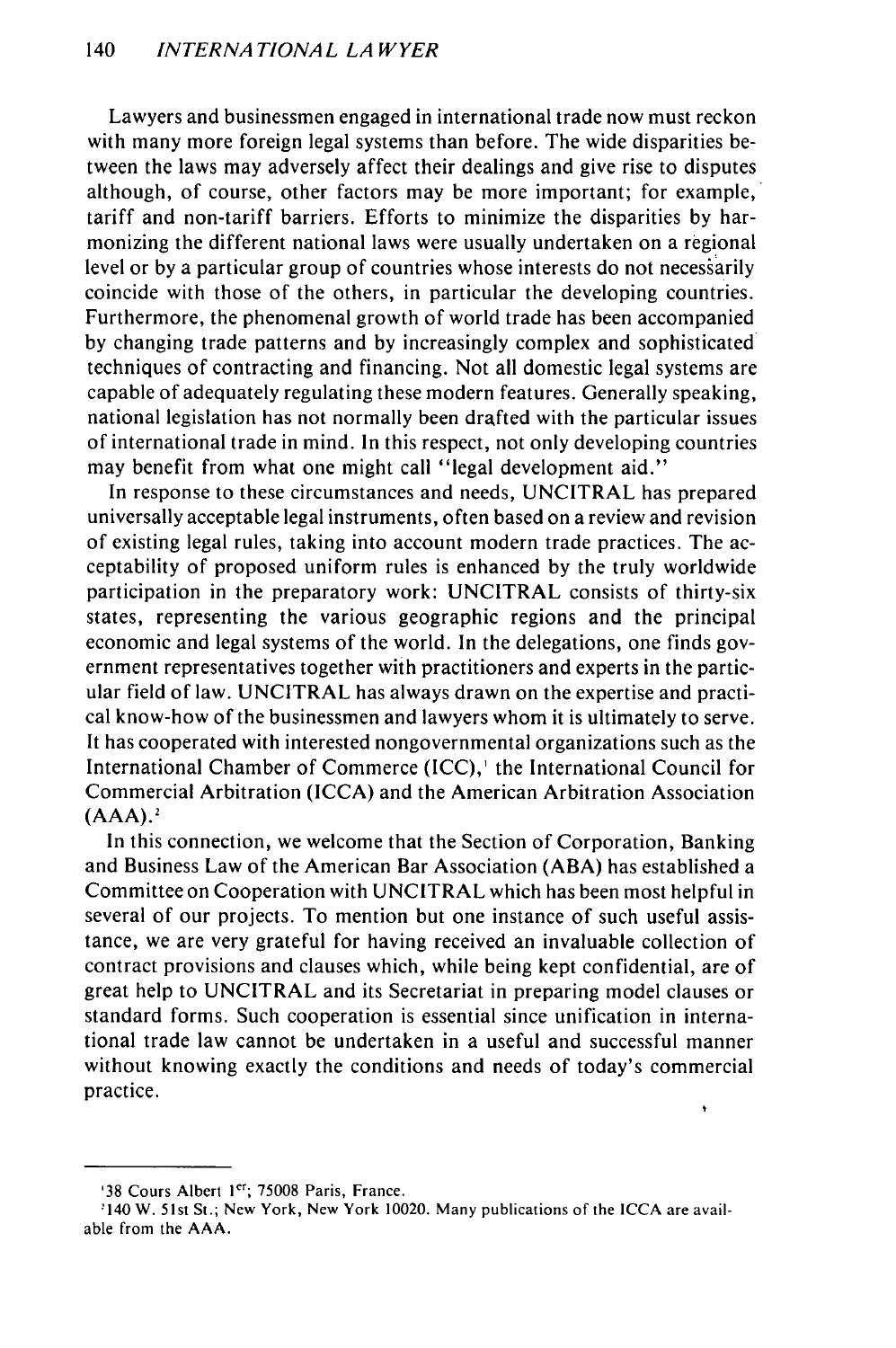To a large extent, UNCITRAL's work has been devoted to matters of substantive law such as sale of goods, maritime transport and international payments, which I shall briefly report on later. But it has also responded to the very human fact that in international commercial relationships, with considerable economic interests at stake, parties may find themselves entangled in a dispute. Since there are various reasons for parties to attempt settlement of the dispute outside the court system, UNCITRAL has prepared procedural rules for out-of-court settlements and has on its agenda further items relating to the resolution of disputes.

Let me start with the most recent achievement. In July 1980, UNCITRAL adopted at its annual session in New York the so-called UNCITRAL Conciliation Rules. These rules are designed to assist parties in their endeavors to amicably settle a dispute between them with the help of an impartial and independent conciliator. This project had been taken up by the Commission only two years ago, following a proposal by the United States delegation. Since then, Howard Holtzmann, the chairman of the ABA's Committee on Commercial Arbitration, has been very actively and ably involved in the drafting of these rules. We are indebted to him for his contribution and his willingness to share with us his experience in international conciliation proceedings.

It is true that conciliation is, at present, in some regions of the world more often resorted to than in others and that some businessmen may see no reason why court litigation or arbitration should adversely affect their business relationships. But the members of the Commission felt that conciliation could be considered as a viable alternative to arbitration. UNCITRAL, therefore, prepared worldwide acceptable rules for those parties who might prefer, if I may use this comparison, the "marriage counselor" to the "divorce judge."

In order to emphasize the contrast to arbitration, the rules are based on a liberal, voluntary concept of conciliation. The freedom of each party relates, in particular, to the commencement and to the termination of the proceedings. The rules set forth certain guidelines for the conduct of the proceedings and contain innovative provisions on the relationship between conciliation and other proceedings. For example, it is envisaged that the conciliator shall not be presented as a witness or act as counsel or representative in other proceedings concerning the same dispute and that certain information shall not be relied on in subsequent proceedings. The purpose of that is to increase the chances of an amicable settlement since a party would be unwilling to "open up" or to "let down his hair" if he must fear that his openness would later be turned against him.

**<sup>&#</sup>x27;U.N.** Doc.A/35/17(1980).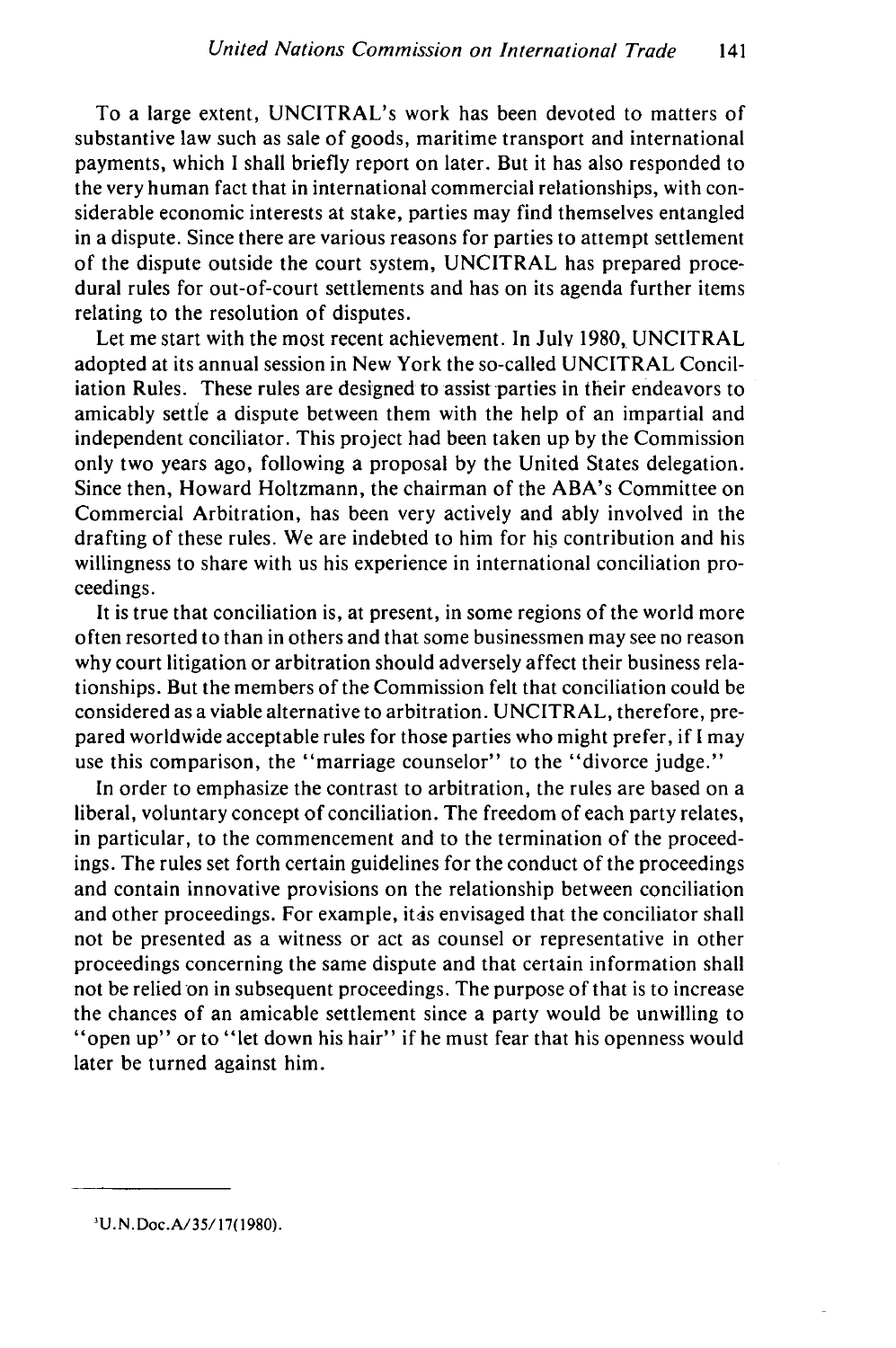**Of** course, in a variety of contexts, parties might not even attempt an amicable settlement but might immediately resort to proceedings under which the dispute would be settled by a binding decision. In such a case, they may very well benefit from another achievement of UNCITRAL which has had a remarkable success.

In 1976, the Commission adopted the UNCITRAL Arbitration Rules' which had been drafted in consultation with leading arbitration experts from various states, including Howard Holtzmann from the United States. These rules are optional in that it depends on the parties to a contract whether they wish to settle a dispute relating to their contract by arbitration in accordance with the rules. This may be done by a clause in the contract or by separate agreement before or after a dispute has arisen.

The rules are designed for worldwide use in "ad hoc arbitration," although we shall see in a minute that they are, in practice, also applied in institutional arbitration. Accordingly, the rules provide in a limited number of instances for the assistance by a third party when the parties cannot agree, for example, on the appointment of an arbitrator. For such cases, the parties may designate an arbitral or other institution or an individual as "appointing authority," the functions of whom are spelled out in the rules.

Beyond that, the rules regulate in a modern and practical fashion the commencement of arbitration, the appointment and challenge of arbitrators, and, in particular, the intricacies of the arbitration proceedings. Detailed provisions govern the presentation of evidence and oral argument, the exchange of written pleadings and hearings, the place of arbitration, languages to be used, the competence of the tribunal to decide on its own jurisdiction, interim measures and default proceedings. Other provisions concern the award and the law applicable to the substance of the dispute. The arbitrators must apply the law chosen by the parties; otherwise, the arbitrators apply the law determined by the conflict of laws rules they deem applicable. The arbitrators may decide the matter ex aequo et *bono* only if the parties have expressly authorized them to do so and if the law applicable to the arbitral procedure permits such arbitration. In all cases the arbitral tribunal shall decide in accordance with the terms of the contract and take into account the usages of the trade applicable to the transaction.

The General Assembly recommended in 1976 the worldwide use of these rules which, since then, have been accepted in countries with different legal, social and economic systems. As concerns the United States, the rules have been included in the model arbitration clause prepared by the American Arbitration Association and the U.S.S.R. Chamber of Commerce for optional use in contracts between American firms and Soviet Foreign Trade Organizations.' They are also listed in the recently concluded trade agreement between the United States and China.<sup>6</sup> The Inter-American Commercial Arbitration

*<sup>..</sup>* U.N.Doc.Sales No.E.77.V.6(1977).

<sup>&</sup>lt;sup>*s*</sup>Contact the AAA, note 2 supra.

**<sup>&#</sup>x27;18 INT'L LEGAL MATS.** 1041 **(1979).**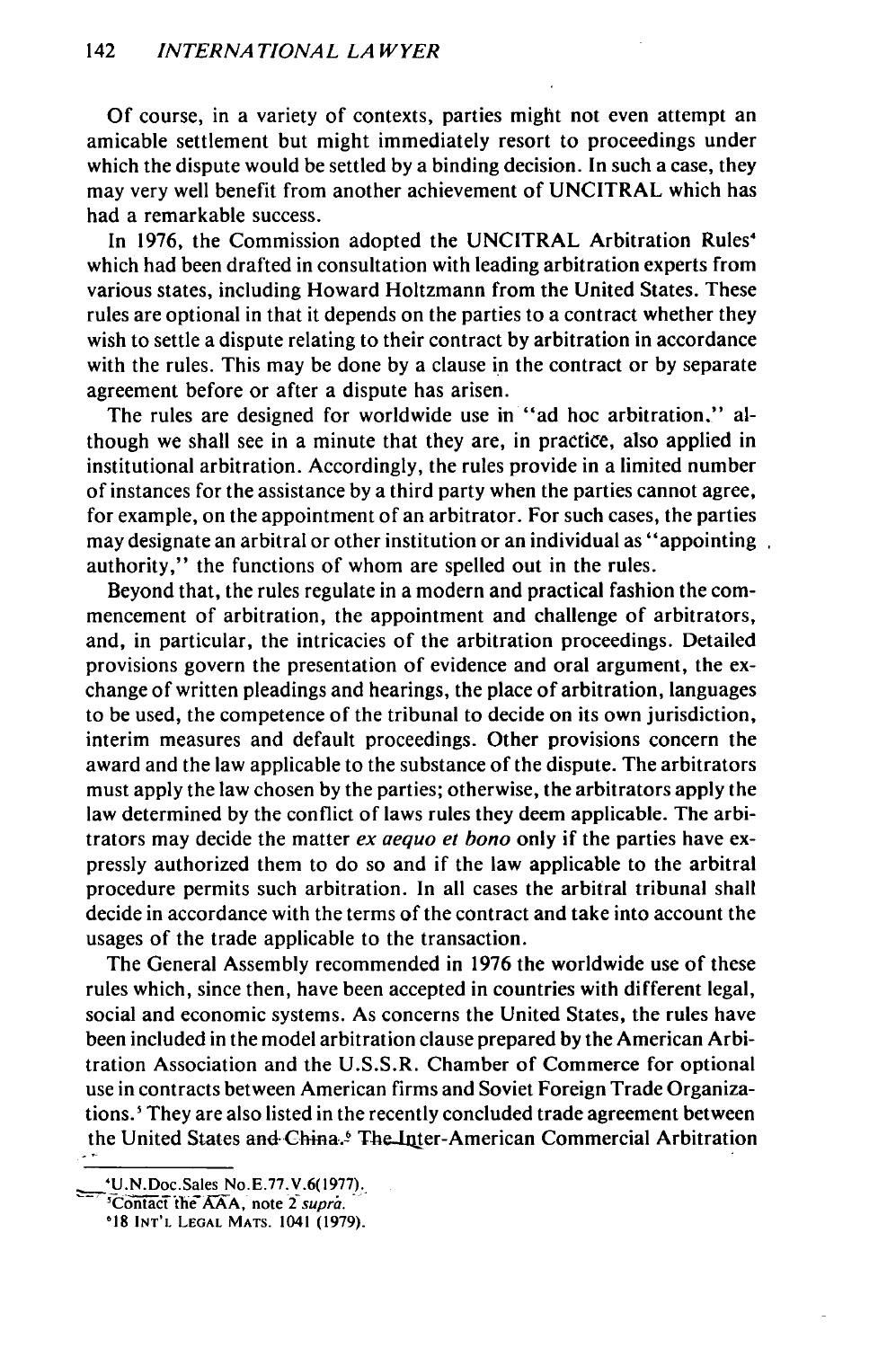Commission<sup>7</sup> has substantially adopted the rules as its own institutional rules. The same is true with regard to two new Regional Arbitration Centres in Kuala Lumpur (Malaysia) and Cairo (Egypt) established under the auspices of the Asian-African Legal Consultative Committee.<sup>8</sup>

In addition, various arbitration centers have declared that they are prepared to administer arbitrations under the UNCITRAL Arbitration Rules. Most prominent among these is the American Arbitration Association, which has recently published special administrative rules for such cases. The increasing use of the rules in administered arbitration has prompted UNCITRAL to consider whether it should issue guidelines for administering arbitrations under the UNCITRAL Rules. It is to be expected that UNCI-TRAL, at its next session, will adopt such recommendations in order to encourage arbitral and other institutions to offer their services in this context and to prevent disparity in the administrative rules.

The UNCITRAL Arbitration Rules are not embodied in a convention or uniform statute but are drafted in the form of model rules to be incorporated into contracts. Thus, they are subject to the mandatory provisions of the applicable law. As the UNCITRAL Secretariat has found out in preliminary studies, there are wide disparities between existing laws on arbitral procedure. These laws are often outdated and in need of revision. Also, they are normally geared to domestic arbitration alone and rarely take into account the specific features of international commercial arbitration.

UNCITRAL has, therefore, requested its Secretariat to prepare an analytical compilation of these laws and to draft a model law on arbitral procedure. Such law would be designed specifically for international cases and, for example, would lessen the impact of a basically domestic law which may be connected with the case at hand by the mere choice of the place of arbitration. The arbitration site, in turn, may have been chosen because of the pleasant climate, excellent hotels or the neutrality of a given state. Yet, as one arbitrator once put it, the mere fact that a country was not engaged in a war for four hundred years does not necessarily make its law more suitable or relevant to the international case arbitrated within its borders.

A uniform law on arbitral procedure, if widely accepted, would well complete the set of United Nations instruments which facilitate the settlement of disputes arising in international commercial relationships. It would support and enhance the usefulness of the UNCITRAL Arbitration Rules, and it would supplement the United Nations Convention on the Recognition and Enforcement of Foreign Arbitral Awards<sup>9</sup> which was concluded at New York

<sup>71819</sup> H St. N.W., Rm. 310, Washington, D.C. 20006.

**<sup>&#</sup>x27;27** Ring Rd., Lajpat Nagar-IV, New Delhi 110024, India.

<sup>&#</sup>x27;United Nations Convention on the Recognition and Enforcement of Foreign Arbitral Awards, June 10, **1958** (in force for the United States Dec. 29, 1970), 21 **U.S.T.** 2517, T.I.A.S. No. 6997.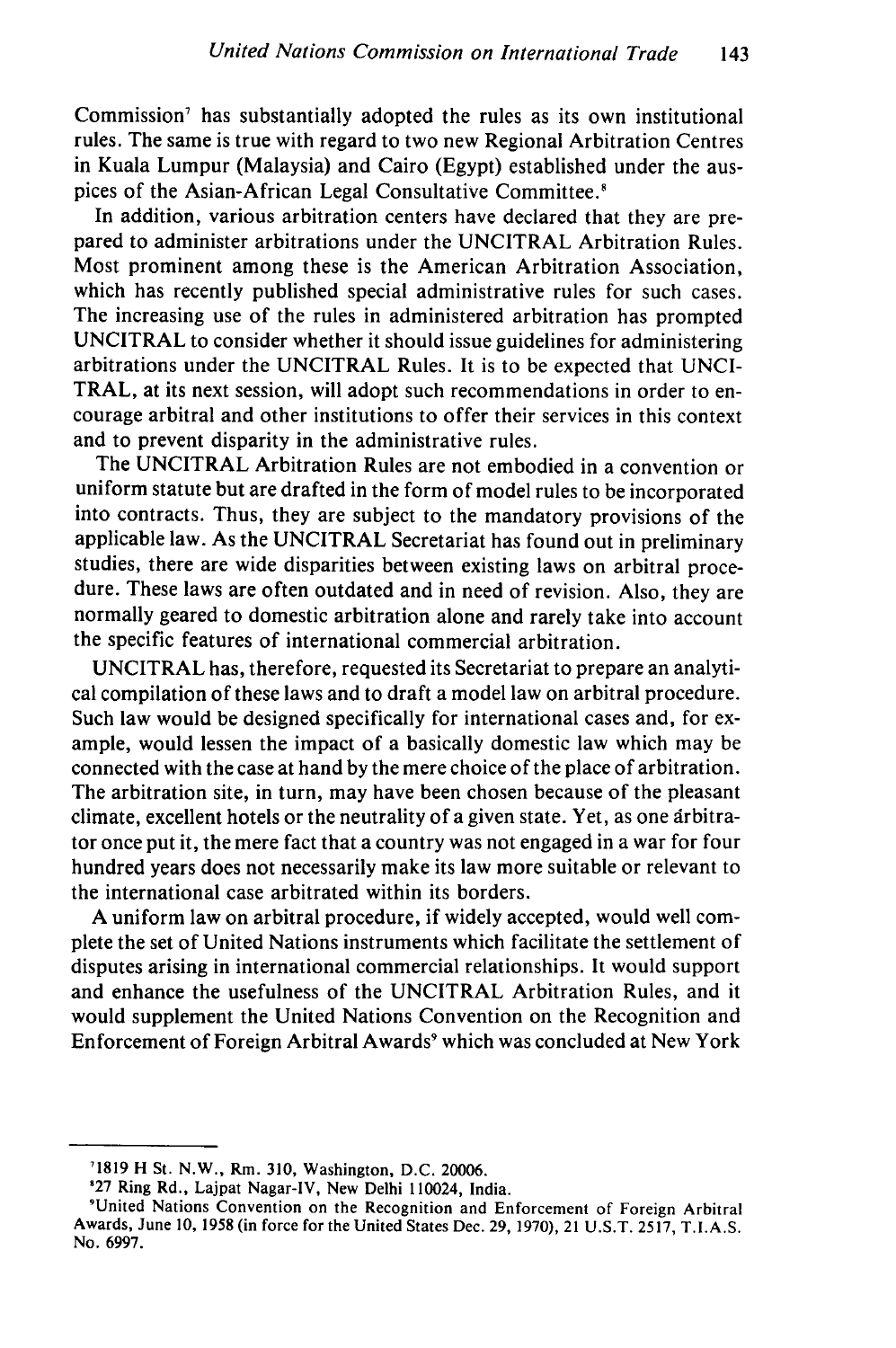in 1958. This New York Convention, which is adhered to by fifty-six countries, ensures easy enforcement of arbitral awards. This is of particular importance since the best arbitral award has not much value if one cannot enforce it abroad.

As Professor Pieter Sanders reported at the 100th anniversary meeting of the ABA,'" the New York Convention has worked remarkably well. A survey of court decisions revealed that there are few difficulties in the interpretation and application of the New York Convention. Thus, there is no need for a revision of that Convention. It is thought that most of these difficulties can be overcome by constant review and exchange of information and by clarifying provisions in the above-mentioned model law on arbitral procedure. We appreciate the fact that American courts have shown a very liberal and open attitude in favor of the spirit of the New York Convention, and we hope that this example will be followed by other countries.

Now I have discussed at some length the United Nations contributions to the resolution of disputes. Naturally, it is preferable not to have a dispute in the first place. Some people allege that the harmonization or unification of substantive laws can do just that, that is, prevent disputes. While this may be so in some instances, I do not believe that there will be a considerable decrease in disputes and in work for the lawyers involved in international transactions. What unification can do, however, is to facilitate the negotiations and the implementation of contracts and to set widely acceptable standards which will help to minimize uncertainty and possible surprise in the foreign law and to promote fairness in international trade. Thus, I would like to briefly inform you about the work of UNCITRAL in substantive law matters such as sale of goods, maritime law and international payments.

In the field of sales law, the work has resulted in two conventions. By far the more important one was recently concluded at Vienna. In April 1980, a conference of plenipotentiaries adopted the United Nations Convention on Contracts for the International Sale of Goods.'' The conference also adopted, for the sake of consistency, a protocol amending the Convention on the Limitation Period in the International Sale of Goods'2 which had been concluded already in 1974 at New York.

Both conventions are based on, and are essentially identical to, the draft texts that had been elaborated and approved by UNCITRAL and its special working group. The Convention on Sales Contracts should be seen as the culmination of unification efforts which date much further back than the

**<sup>013</sup> INT'L** LAW. 269 (1979).

<sup>&#</sup>x27;U.N.Doc.A/CONF.97/18 [hereinafter referred to as the Convention on Sales Contracts]. *2 . 1d.*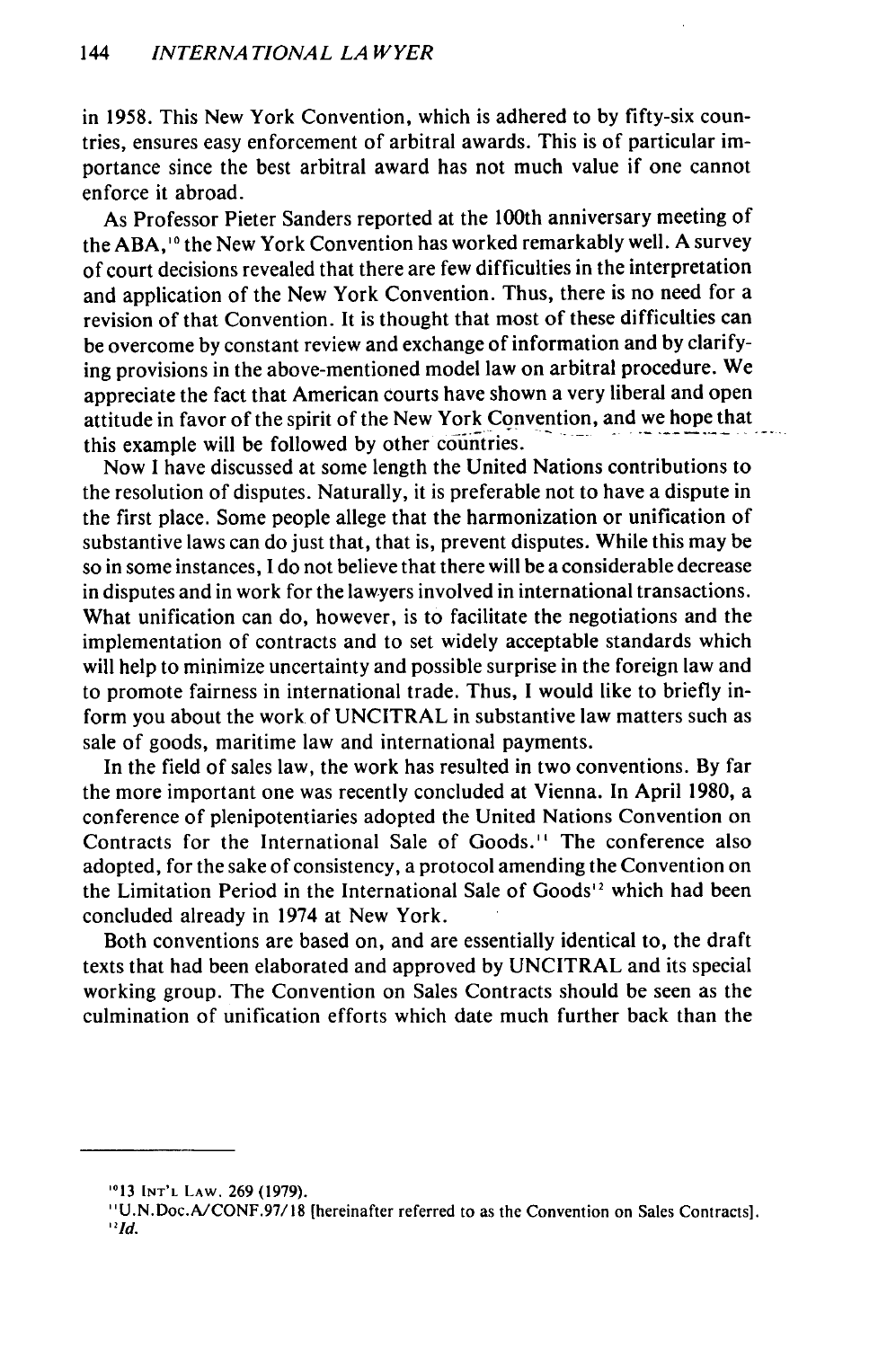lifespan of UNCITRAL. It started fifty years ago, when UNIDROIT, the International Institute for the Unification of Private Law, set up a special commission to draft a uniform law. Eventually, a conference convened at The Hague in 1964 adopted two uniform laws on international sales of goods, with one regulating the specific subject of formation of contracts.<sup>13</sup>

One may ask now why UNCITRAL stepped in and reopened consideration of a final text only a few years after its adoption. The main motive was a certain discontent in various circles due to the fact that the preparation of these uniform laws was essentially carried out by Western Europeans and that the texts primarily embodied civil law concepts. Also, the particular needs of coastal states had not been taken into account. It was further felt that the texts were too detailed and too complex to be workable and uniformly applied in different jurisdictions.

The work of UNCITRAL in the sales law area, thus, was to review and to revise existing uniform rules, taking into account the interests of all parts of the world and the characteristics of all major legal systems. The various regions and economic and legal systems were represented at the Vienna Conference by delegations from more than sixty states. The new Convention, in effect, combines both of the 1964 uniform laws and is not only shorter but, according to most experts, is also more clear and more apt to be applied easily and in a uniform manner.

The first part of the April 1980 Convention regulates the sphere of application and contains general provisions applicable to the entire Convention. The second part regulates the formation of contracts with provisions, for example, on the minimum content of an offer, the time at which it becomes effective, the conditions under which it may be revoked and the requirements for conclusion of the contract by acceptance. The third part sets forth the obligations of the seller and the buyer as well as their respective remedies in case of breach of contract by the other party. Here, the Convention adopts, with certain modifications, the common law concept of "fundamental breach." The fourth part contains final clauses concerning implementation, ratification, accession and reservations to the Convention.

The next subject area to be considered, maritime transport, provides another illustration of UNCITRAL's achievements in reviewing and revising existing rules on a global level. Maritime transport has been governed for more than fifty years by the so-called Hague Rules embodied in the Brussels Convention of 1924. Following a request and initial preparatory work by the United Nations Conference on Trade and Development (UNCTAD), a working group of UNCITRAL drafted a new convention, taking into account the

<sup>&#</sup>x27;The 1964 Hague Convention relating to a Uniform Law on the Formation of Contracts for the International Sale of Goods, and the annexed Uniform Law (ULF) appears in the REGISTER **OF TEXTS** OF **CONVENTIONS AND** OTHER **INSTRUMENTS CONCERNING INTERNATIONAL TRADE** LAW, vol. 1 (United Nations Publication, Sales No. E.71.V.3), ch. **I,** § I.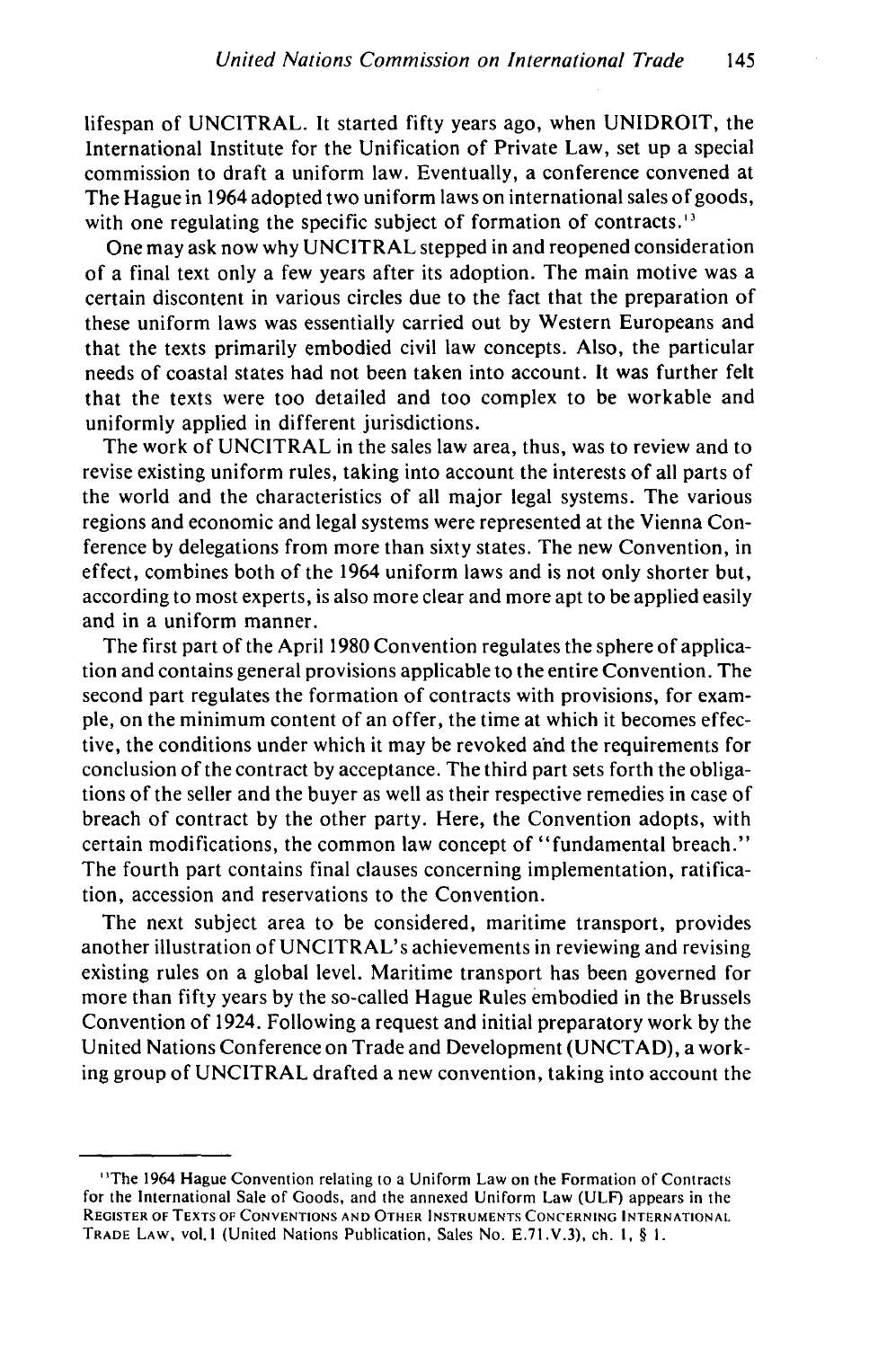interests of all parties concerned, modern technical developments and legal changes in the law on other modes of transport. It regulates the liability of the carrier for loss, damage or delay in the delivery of the goods and contains modern rules on bills of lading. The draft text was considered at a conference, convened at Hamburg (West Germany) in 1978, which drew up the United Nations Convention on the Carriage of Goods by Sea."

The new Convention, known as the Hamburg Rules and intended to replace the Brussels Convention, seeks to remove uncertainties and ambiguities under the old legal regime, to establish a more balanced allocation of the risk of carriage between the cargo owner and the carrier, and to respond to the technological developments that have taken place in maritime transport since the adoption of the 1924 Convention, e.g. containerization. As to the balance of interests and the difficult negotiations at the Conference, this was not simply a matter of South versus North, of the developing world against the industrialized countries. The attitude of states depended rather on whether they were representing carriers or cargo owners more and on how they assessed the economic consequences of the liability rules. To say it in the words of the president of the Conference on the Law of the Sea: "The seabed makes strange bedfellows."

The third classic subject of UNCITRAL's work is the area of international payments. Here, the Commission has been involved in a variety of topics. For example, it has assisted the International Chamber of Commerce in its 1974 revision of the Uniform Customs and Practice for Documentary Credits. UNCITRAL's recommendation of their use certainly enhances their global applicability. Similar cooperation is being carried out in regard to contract guarantees and standby letters of credit.

The most important subject in the area of international payments is certainly the field of negotiable instruments. A special UNCITRAL Working Group has elaborated a draft convention on international bills of exchange and international promissory notes. It is now preparing a similar convention relating to international checks. The purpose of both conventions is to overcome the wide disparities between the existing two major systems, that is the Geneva Uniform Laws followed mainly in civil law countries and the rules of the Anglo-American common law system.

All these conventions and uniform rules can achieve their beneficial goal of unification only if they are widely accepted. I should, therefore, like to appeal to you to exert the influence of the **ABA** in favor of ratification or accession to these conventions by the United States of America. May I thank you in advance for your efforts.

Due to the limited time available, **I** cannot discuss with you other items of the work of UNCITRAL, such as the important work now being undertaken on legal aspects of a new international economic order. But if any one of you

**<sup>&#</sup>x27;"** U.N.Doc.A/CONF.89/13.